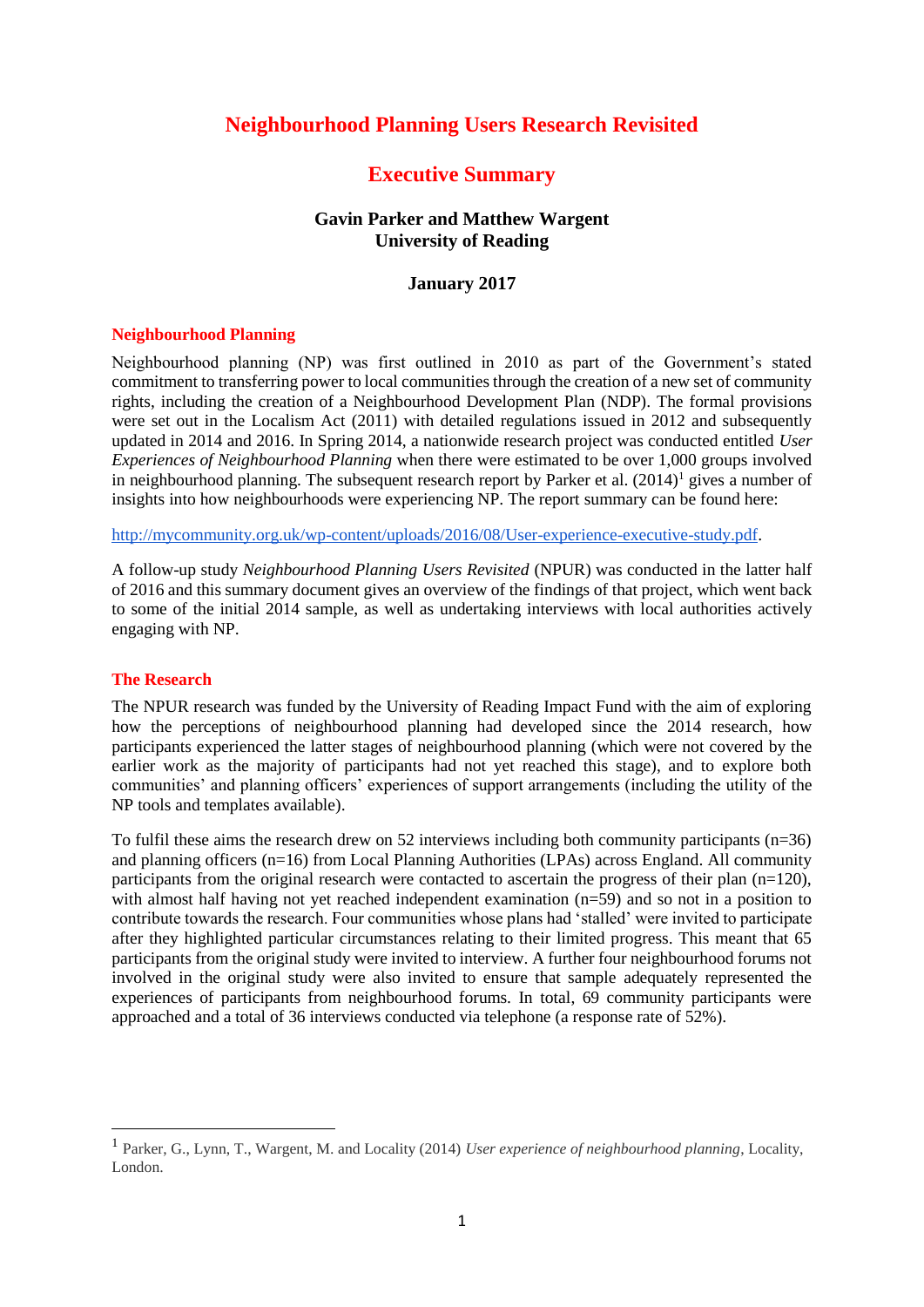In total, 40 planning officers were contacted from LPAs known to have at least one made or advanced neighbourhood plan. In total 16 interviews were undertaken with planning officers, all of whom dealt directly with neighbourhood planning communities (a response rate of 40%).

## **Characteristics of the Neighbourhood Areas and Local Planning Authorities Surveyed**

The community sample comprised of different types of groups located in a variety of neighbourhoods:

- i. The majority of groups had reached independent examination stage or beyond (i.e. categorised as 'advanced' 89%), with over half of the plans being adopted or 'made' (51%);
- ii. The sample was drawn from both parished areas (58%) and neighbourhood forums (largely urban areas) (42%). Rural areas accounted for 53% of the sample and urban areas 47% - the majority of parished areas were classified as rural (86%) whilst the majority of neighbourhood forums were classified as urban (93%);
- iii. All interviewees were preparing a Neighbourhood Development Plan (NDP). No interviewees were actively preparing a Community Right to Build Order (CRtBO) or a Neighbourhood Development Order (NDO) at the time of the research;
- iv. The majority of neighbourhoods surveyed had populations below 10,000 (75%) and 47% of those surveyed were 'Frontrunner' areas (47%);
- v. The sample was drawn both from groups whose LPA did have an up-to-date Local Plan (50%) and those that did not (50%). Only 22% of the LPAs had a Local Plan in place when the relevant neighbourhood planning group first started;
- vi. The sample was drawn from groups allocating sites for housing (42%) in their NDPs and those that had not allocated sites (58%).

The Local Planning Authority sample also displayed a range of characteristics, as explained below:

- i. A wide range of experiences were explored from LPAs supporting a single community to those supporting over 40 groups, the average (median) number of neighbourhood planning groups per LPA was  $8 \text{ (mean = 12)}$ ;
- ii. The sample reflects the uptake of neighbourhood planning across England with respondents coming from across all the English regions (except the East of England or the North East, reflecting the slow uptake of neighbourhood planning in these regions);
- iii. The majority of LPA respondents had at least one made (adopted) neighbourhood plan (63%);
- iv. The sample was drawn from LPA respondents dealing with both parished areas and those dealing with neighbourhood forums;
- v. The majority of LPA respondents had an up-to-date Local Plan in place (63%);
- vi. Less than a third of LPA respondents had a full-time officer dedicated to neighbourhood planning.

### **The Drivers and Motivations for Undertaking Neighbourhood Planning**

In 2014, the majority of respondents shared two key **motivations** for starting a neighbourhood plan: i. reinvigorating the local area (usually through providing a vision for the future), and protecting the desirable characteristics of the area. This research revealed no change to these motivations, and the statutory weight of NDPs remained a significant draw. There was some evidence that knowledge of **other planning tools** had increased. Although no participants were actively pursuing CRtBOs or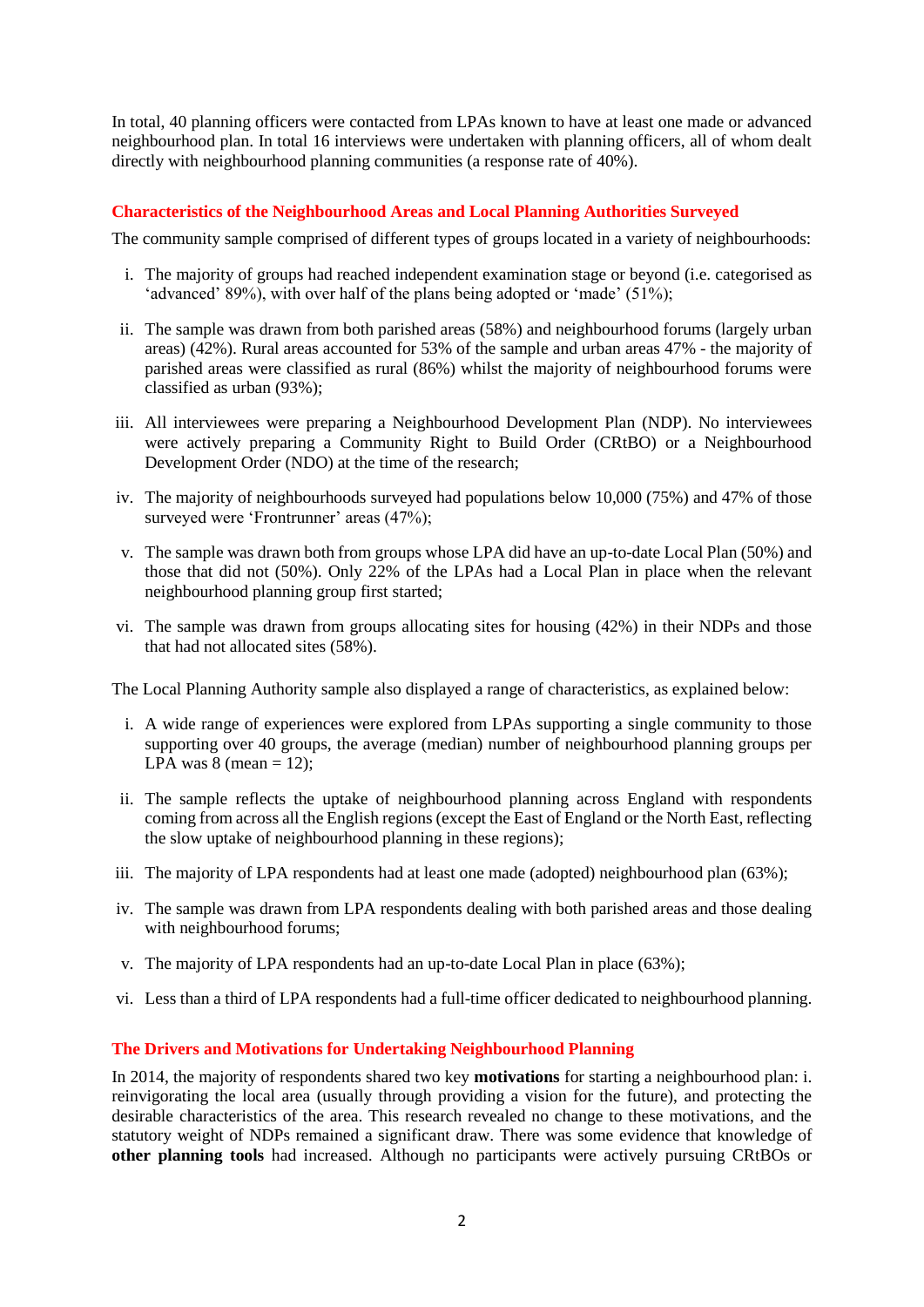NDOs<sup>2</sup>, two participants reported pursuing each of these tools before deeming them unsuitable and a further participant reported that the community would be submitting a CRtBO on completion of their NDP.

There was a mixed response from participants regarding **changes in the scope or ambition** of their plans. Equal numbers of respondents felt their plan had increased in scope or ambition (28%) or decreased (28%). A small majority felt their plan's scope had remained fairly constant (39%) and a further two respondents felt that their plan had increased in some regards but decreased in others. For those that initially thought that NDPs were a good vehicle to address a particular site or reinforce a conservation area, the scope tended to increase as they realised that NDPs could address wider issues across a whole neighbourhood. Participants for whom the scope had decreased indicated that this was largely due to NDPs being unable to accommodate the many and various community aspirations expressed. This reflects a development of understanding of NDPs, and their intended use, after embarking on the process.

# **Overall Experience of Neighbourhood Planning**

1

Just over half of respondents indicated that they would **undertake the process again** knowing what was involved (58%). Far more indicated that they would recommend the process to someone else (83%). Many participants reflected that future neighbourhood planning groups could learn from the experiences of earlier groups. This may also reflect improvements in the support arrangements and refined tools and templates available (see below) and yet this should be tempered a little; given that the sample is comprised of NDP groups who have successfully navigated the process.

In the 2014 study, 72% of respondents indicated that the neighbourhood planning process had been more **burdensome** than they expected, this rose to 92% in this study. The most common complaint was the length of **time needed** to complete an NDP, which may explain the increase between the two studies. Notably, the three respondents who felt the process was not more burdensome than expected had all made extensive use of planning consultants. As in 2014, the majority of respondents reported that they had overcome the difficulties encountered, often with the aid of consultant support or the local authority or both.

When asked to make **suggestions on how perceived burdens could be eased**, respondents reported that:

- The most common response was that all communities should have access to **dedicated support** (either a neighbourhood planning officer from the LPA or a consultant) and definitive sources of advice on key issues;
- Specifically, participants wanted support on **plan writing and technical documents** (i.e. Sustainability Appraisals and Strategic Environmental Assessments);
- The final unifying theme echoed the 2014 findings as participants desired a strong message of support from DCLG over the longevity of neighbourhood plans - specifically clarity was sought over NDPs' status **'post-adoption'** including 5-year housing land supply (or similar).

Suggestions for changes at the key stages of neighbourhood planning can be summarised as follows:

a. **Area designation**: in 2014 delays around designations was a significant problem for a minority of the sample - this problem persisted in 2016 especially for Forums but not exclusively.

<sup>&</sup>lt;sup>2</sup> These were introduced alongside NDPs. CRtBOs are Community Right to Build Orders and Neighbourhood Development Orders (see Parker et al 2014 report for details).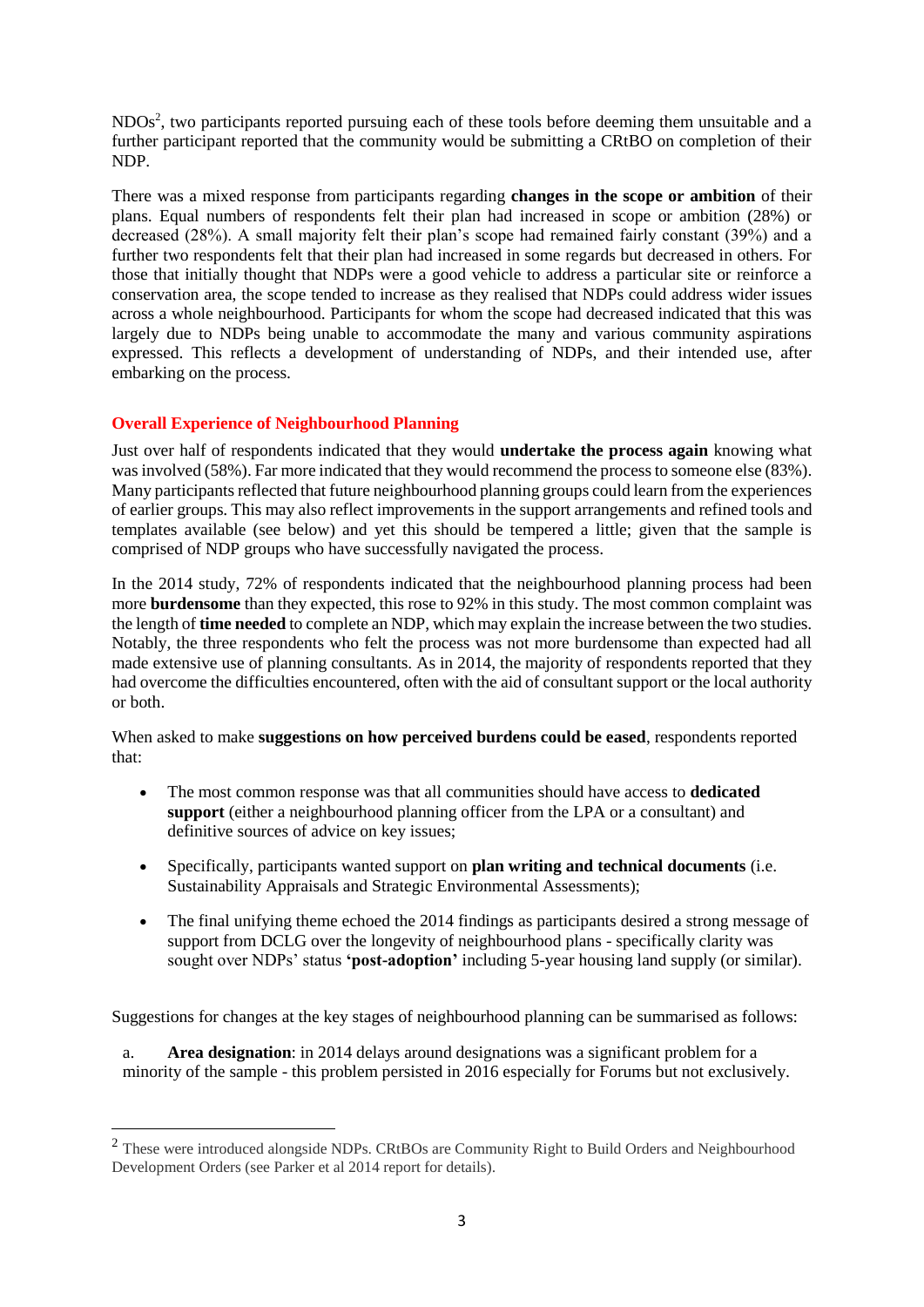Issues arose where local identities did not match existing Parish or ward boundaries although both community and LPA respondents largely felt these were local rather than regulatory ones.

b. **Evidence gathering:** assembling evidence was largely unproblematic for participants, although some respondents noted the need for specialist inputs concerning Sustainability Appraisals and the levels of evidence required more generally. Evidence gathering was a key site of specialist input, largely in the form of advice. As found in 2014 some delays occurred during evidence assembly relating to a general lack of resources, time and volunteers - however both community and LPA respondents noted that this was an area where LPAs were able to help significantly. Several interviewees indicated that some evidence was not available and toolkits and templates were cited as useful to help with this stage<sup>3</sup>.

c. **Plan writing:** in 2014 respondents asked for improved guidance on writing plans with a widespread desire for proformas or templates. The 2016 findings demonstrated that **plan and policy writing remained a difficult task** for many, but that templates, previously successful NDPs and consultant input were all highly prized.

d. **Community engagement:** As in 2014, community engagement was regarded as largely unproblematic for participants, with 97% indicating this process went 'well' or 'OK'. A number of participants saw **community engagement as a major source of strength** for their Plan, whilst 'piggybacking' on previous and ongoing engagement work remains a useful tactic. Unlike in 2014 further advice and guidance was not requested by participants in 2016 - this may demonstrate that additional material created post-2014 has assisted..

e. **Independent Examination:** In 2014, clarification of timescales and obligations of the LPA to respond (and now emerging as part of the Neighbourhood Planning Bill 2016), alongside the production of simplified guidance on the examination stage were suggested. In 2016, most respondents were happy with the examination process - although it was notably a site of 'rescripting' of policies. The recruiting of examiners was viewed as quite straightforward.

f. **Referendum:** In 2014 the main issue identified during the referendum stage related to clarification on publicity and campaigning in support of the plan - but by 2016 the vast majority of communities were happy with the referendum process. Respondents from LPAs noted that this was a particularly **expensive** part of the neighbourhood planning process.

# **What might make Neighbourhood Planning more Attractive to Communities?**

As in 2014, a faster process was desired by a significant number of respondents although, in a change from the previous research, the most popular response in 2016 was ensuring that NDPs are enforceable after adoption. Respondents wanted a clear message of support from DCLG over the **weight afforded to NDPs**, especially where no five-year housing land supply exists at LPA level. This was particularly important to those who had gone through Judicial Review but also those waiting on rulings before deciding whether to submit certain policies. Such comments are a reflection of the mix of judgements and decisions concerning NDPs emanating from the judiciary and the Secretary of State over the past two years.

A second factor identified by participants that might make neighbourhood planning more attractive to other communities was the production of **clear advice**. Participants felt that there was a large amount of advice available, but desired definitive advice on particular issues (e.g. the need for a Strategic Environmental Assessment and how to word Plan policies). In general respondents desired this advice

**.** 

<sup>&</sup>lt;sup>3</sup> This issue has emerged in recent research exploring examination of NDPs, see Parker, G., Salter, K. and Hickman, H. (2016) 'Caution: examinations in progress. The operation of neighbourhood development plan examinations ', *Town and Country Planning*, 85(12): 516-522.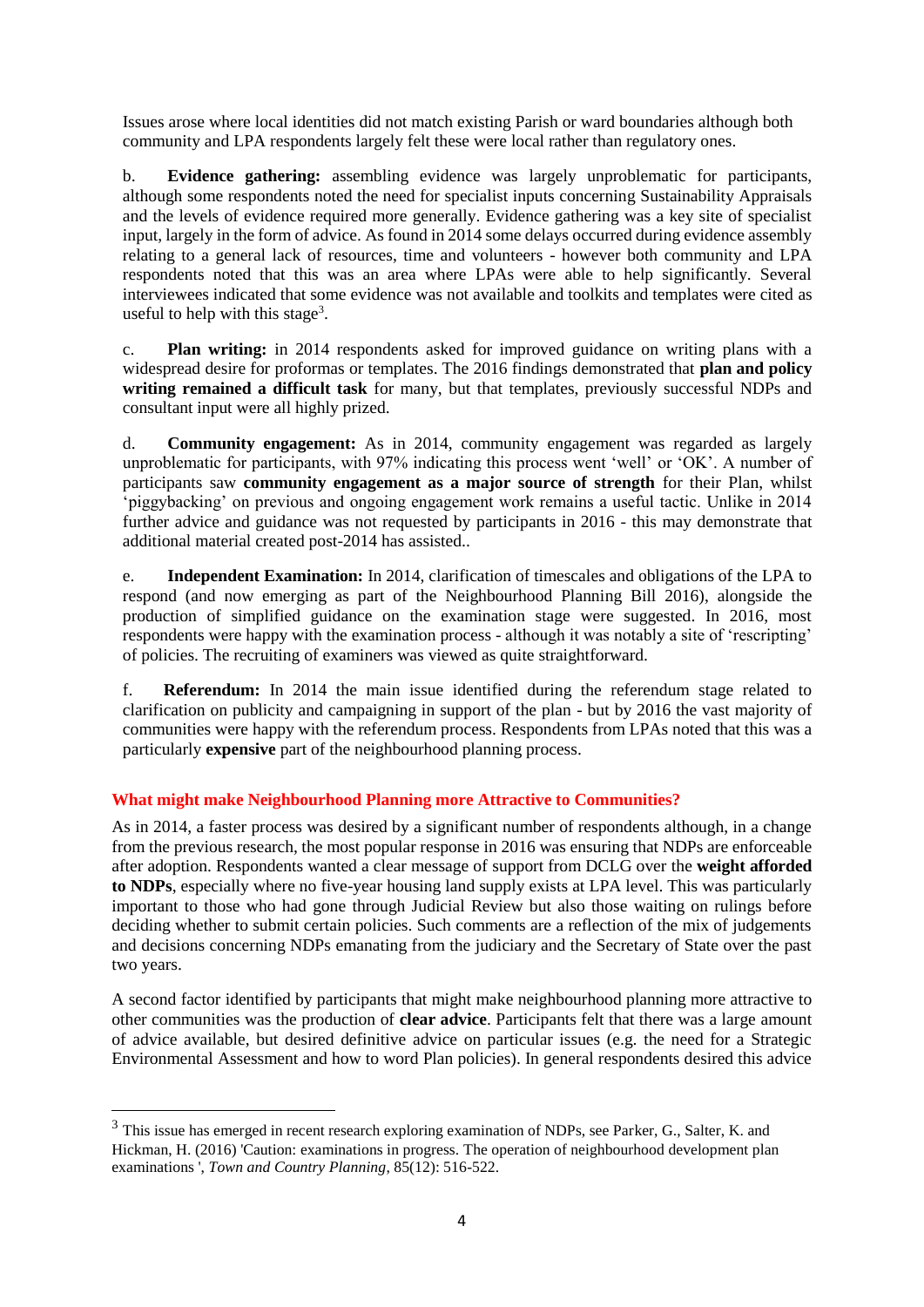to come from their LPA rather than other sources. Similar points have been discussed and set out in subsequent outputs (e.g. Parker, Salter and Hickman, 2016).

### **Capacity and Skills of those Producing Neighbourhood Plans**

As in 2014, respondents noted the wide range of skills and knowledge present in their communities. The most commonly cited inhibitors to process were a lack of support (28%), a lack of financial resources (25%) and a lack of capacity (22%). Very few respondents cited internal disagreements (14%) or conflicts of interest (11%) as factors inhibited progress. Partners - particularly **LPA officers - are still seen as having a key role** given the range of skills and technical factors needed to produce a neighbourhood plan.

#### **Supporting the Neighbourhood Planning Process**

As in 2014, the evidence strongly suggests that, in principle, neighbourhood planning can be undertaken by most communities if effectively supported, and in particular if the relevant Local Authority is supportive.

#### *The Local Authority Role*

In the 2014 research the role of the LPA in terms of input and attitude was deemed to make a significant difference to the neighbourhood planning. In 2016, the majority of respondents indicated that their LPA had been 'somewhat' or 'very supportive' (78%), with a significant number indicating that they could not have completed their plan without LPA support. A minority felt they received 'no support' from their LPA (11%) or their LPA had been 'obstructive' (11%) - this was felt to be very damaging by participants who cited slow decision making, failure to provide detailed guidance, or lack of dedicated resources as core issues. It is possible that lack of support from LPAs may be influencing take-up elsewhere and should be explored further.

The 'Duty to Support' (DtS) brought mixed responses from interviewees. A significant majority (89%) agreed that the 2014 report was right to **recommend that the Duty to Support be clarified**; unsurprisingly those who enjoyed a high degree of LPA support felt that the DtS did not need further clarification in 2016, whereas those who felt their LPA was unsupportive or obstructive felt that further guidance was required. A number of community interviewees recognised that LPAs had a finelybalanced 'dual role' in supporting the community whilst ensuring that NDPs were deliverable against strategic issues.

More generally, and as in 2014, respondents indicated that more focused advice and **support from**  LPAs would be welcomed, as well as a perception that training for officers and councillors about neighbourhood planning could be enhanced - including the introduction (or extension) of **dedicated support**.

#### *The Role of Specialist Input - Consultants*

In the 2014 study, the role of consultants was identified as important in many cases. In 2016, **75% of respondents had used consultant support** (up from 70%) and all respondents indicated their support had been 'quite useful' (22%) or 'very useful' (78%). A significant majority of those that used planning consultant indicated that they could not have completed the process without outside help (63%). Of particular importance to communities was the **face-to-face support** provided by consultants, particularly during plan writing stages and beyond. The most valued consultant roles included technical inputs on policy writing and dealing with technical matters such as Strategic Environmental Assessment.

### *Guidance, Tools and Templates*

In 2014, many respondents stated that neighbourhood planning guidance required improving through consolidation and more specificity. At that time, some existing guidance was seen as confusing or it